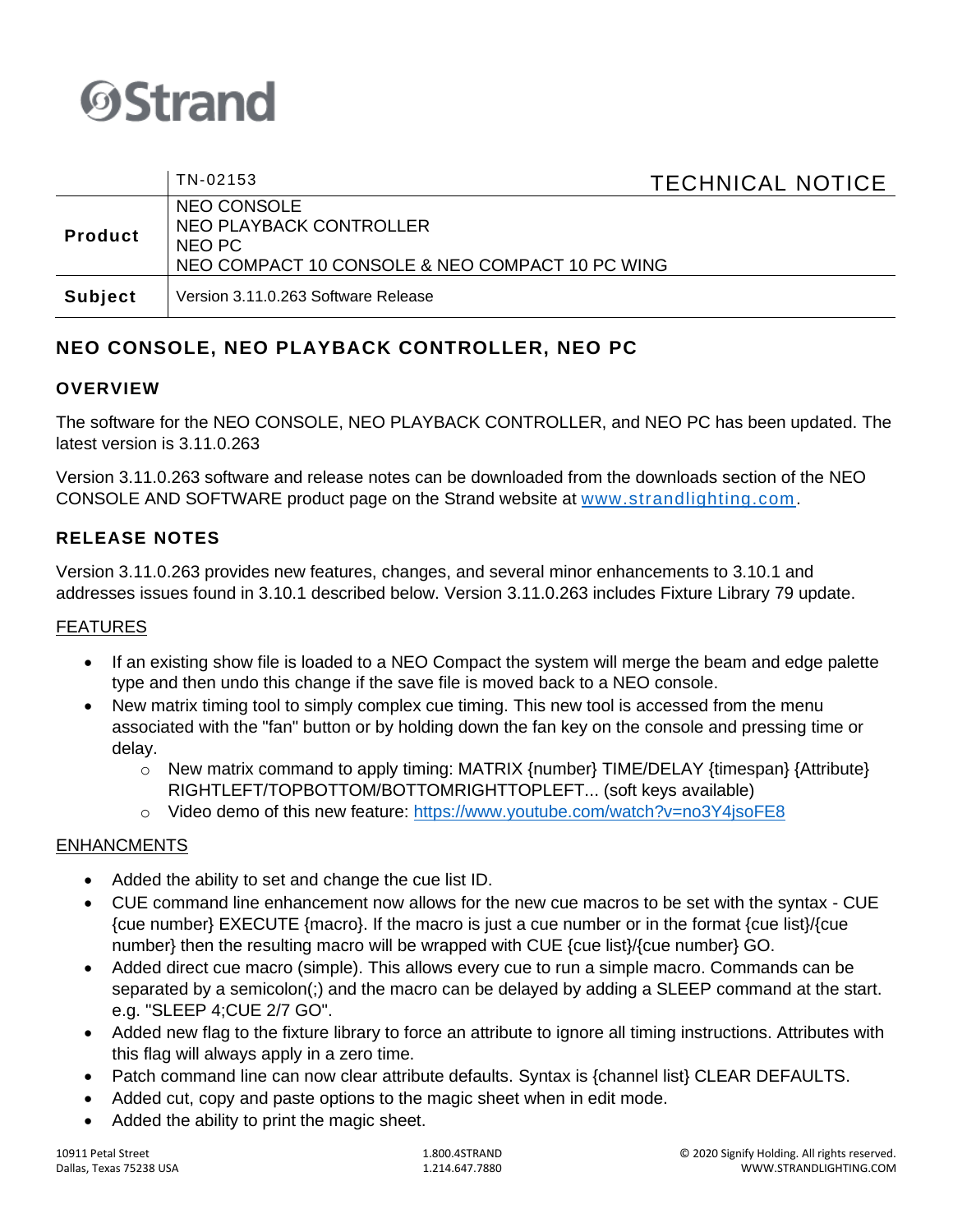# **OStrand**

- DELETE + bump is now working in the group selection popup.
- Patch command line can now be used to set the attribute defaults to the values in a palette. Syntax is {channel list} SET DEFAULTS {palette type} {palette ID}. e.g. 31 THRU 28 SET DEFAULTS COLOR 3.
- When using the syntax "CUELIST # RECORD", the system will automatically create the new cue list if one does not exists.
- Cue lists can now be directly referenced in any CUE command using the / notation. i.e. CUE {cue list number}/{cue number}.
- CUELIST command can now assign a cue list to a playback using the syntax: CUELIST {number} PLAYBACK {number}.
- An option has been added to set the scale of the channel number in the magic sheet.
- Hold changes will now apply a red border around the channel grid to identify the state.
- Shortcuts can now be deleted by pressing DELETE on the command line and then pressing the desired shortcut.
- Added EXECUTE to the soft keys shown when CUE is the primary key word.
- Palette windows now can set a description and color to the page buttons.
- A "soft keys" button has been added to the patch display that will show soft keys applicable to the patch command line.
- A new menu item has been added to the "ON" menu in the channel display to "Touch selected fixtures". This is the same function achieved on the console surface using [Select Changed]+[+].
- COPY FROM command will now try to match on attribute name when copying between different fixtures types before doing a generic copy.
- Added system settings options to automatically manage relays configured in the system. If relays are "managed" then they will automatically be turned on if a fixture using the relay has a level above 0%. All relays will automatically turn off after a set time period (option) of all fixtures that use relays being at 0. A third option will turn off all relays if the system is shut down. New options are found in System Properties -> System Settings -> Intermediate.
- Added a new "Relay" column to the patch to indicate when the channel is powered by a relay. Resulting relay output will automatically be set to an "inverse non dim" profile.
- Added "Selected fixtures power" (load) and "Selected fixtures weight" information to the Power Monitor window.
- Added new "exclude zeros" command line option to the record group dialog.
- Enhancement Added RDM support to the DMXKing ultraDMX interface. RDM is now supported for the ultraDMX RDM Pro device.
- Added "administrator" flag to user security. Non-administrators can no longer see passwords or edit admin accounts.
- Added user security flag to prevent editing shortcuts from the right click menu in the shortcut window.
- Telnet clients now have their own command line object to ensure independent processing of commands entered.
- Added the ability to import and export magic sheets.
- Several new default library FXs added: Color Fade Effects, Additional Position Effects.
- Added new commands to assign and remove playbacks and faders.
	- o PLAYBACK {number} CUELIST {number/name}
	- o PLAYBACK {number} FX {number/name}
	- o PLAYBACK {number} CLEAR
	- o FADER {number} CUELIST {number/name}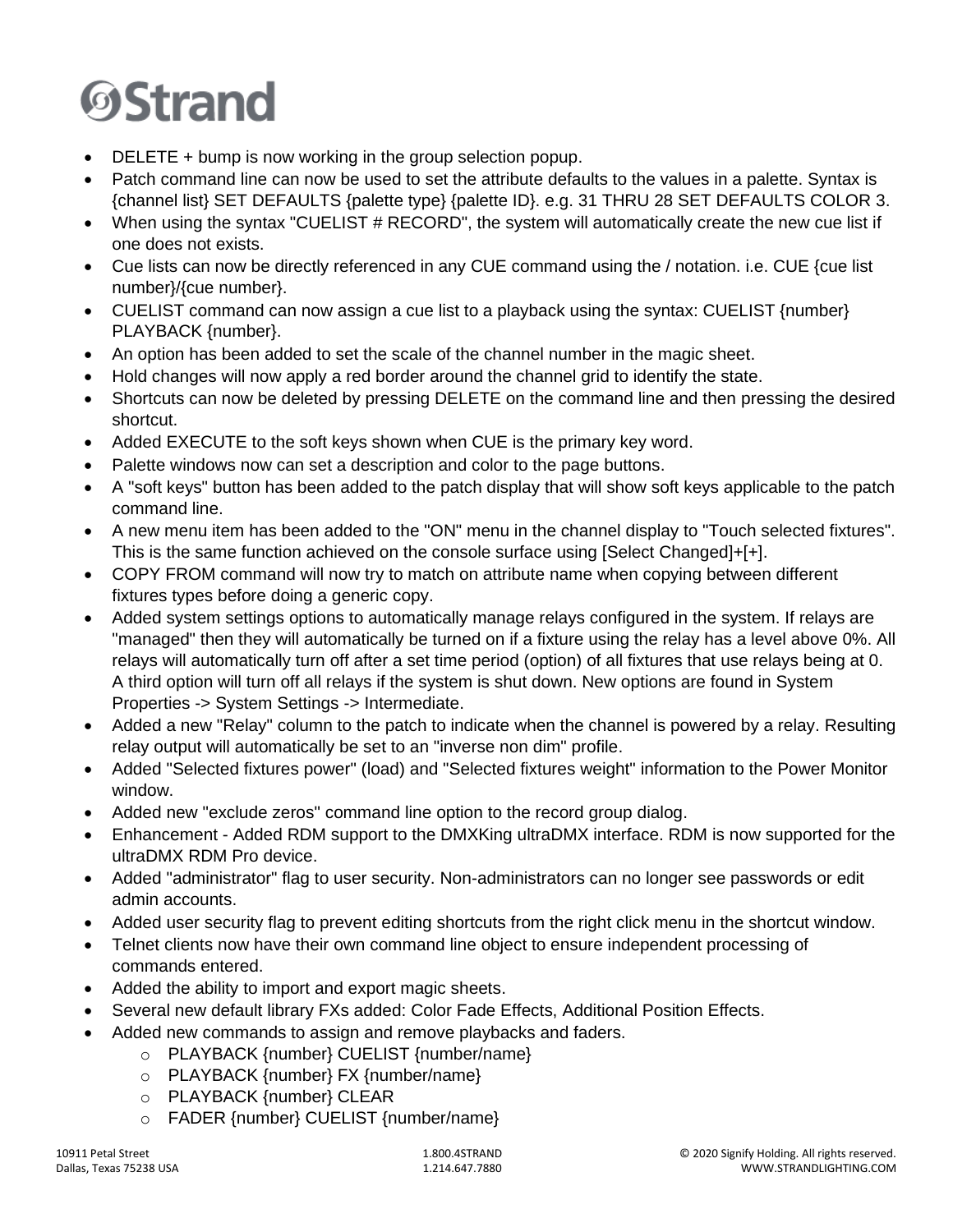

- o FADER {number} FX {number/name}
- o FADER {number} GROUP {number/name}
- o FADER {number} CLEAR
- Added an option to display the fixture name in the classic grid.
- Added many of the right click cue options that appear in the cue list window to the side bar cue list.
- Chase FXs that are in a cue can now be set to stop after a complete cycle. In the "Run Times" field enter "E" to set it to "Loop (end)". When the next cue is run the chase will continue until a full cycle of steps.
- Faders on can now be locked so that that will remain active regardless of the page selected. This is set by pressing on the padlock in the fader settings panel.

#### **CHANGES**

- In blind mode the command "CUE {cue number}" will now select the cue rather than the channels in the cue as it does in live.
- Pressing the MACRO key on a command line starting with CUE will now add EXECUTE to the command line for the new direct cue macros.
- The current cue pointer will no longer reset to the current live cue when doing simple edits in blind mode.
- If cue 0 is not used in a cue list then it will no longer show in the side bar or cue list window. Running cue list after a reset will also run cue 1 rather than cue 0.
- Executing shortcuts using the key combination control+q{shortcut number} for use with programmable keyboards has been enhanced so that holding the control key down will perform a shortcut down operation and when control is released it will perform the up event.
- Soft key added for PLAYBACK keyword after CUELIST is entered on the command line.
- On screen playbacks will now show the cue list ID in the button caption with the playback number appearing at the top right of the button.
- OSC SUBMASTER command now supports relative adjustments +/-.
- Added new "cuelist/cue" syntax to the LOAD command.
- Added special shortcuts to turn on and off the console key mode.
- When adding a new user to the security system the new user will have the same permissions as the currently selected user.
- If a cue playback level fader is not at full the number key above the fader will flash.
- Added "Touch selected channels" to the special shortcuts.
- Added the ability to add CONFIRM keyword to the new PLAYBACK and FADER commands to auto confirm the dialog when clearing items.
- New PLAYBACK command can now accept a TIME modifier when setting levels. i.e. PLAYBACK {number} @ {value} TIME {time value}.
- Added a "DMX" check box to the framing shutter controls in the side bar fixture control panel so view the data as DMX rather than percentage.
- Added the ability to substitute @ with the \* character in patch and in the SUB command.

#### **FIRMWARE VERSION**

| DMX Board: V1.28.101 for full size card | Encoder Board: V1.7.2  |
|-----------------------------------------|------------------------|
| Playback Board: V1.22.3                 | Program Board: V1.22.2 |
| Wing Control: V1.1.13                   | Wing Display: V1.1.5   |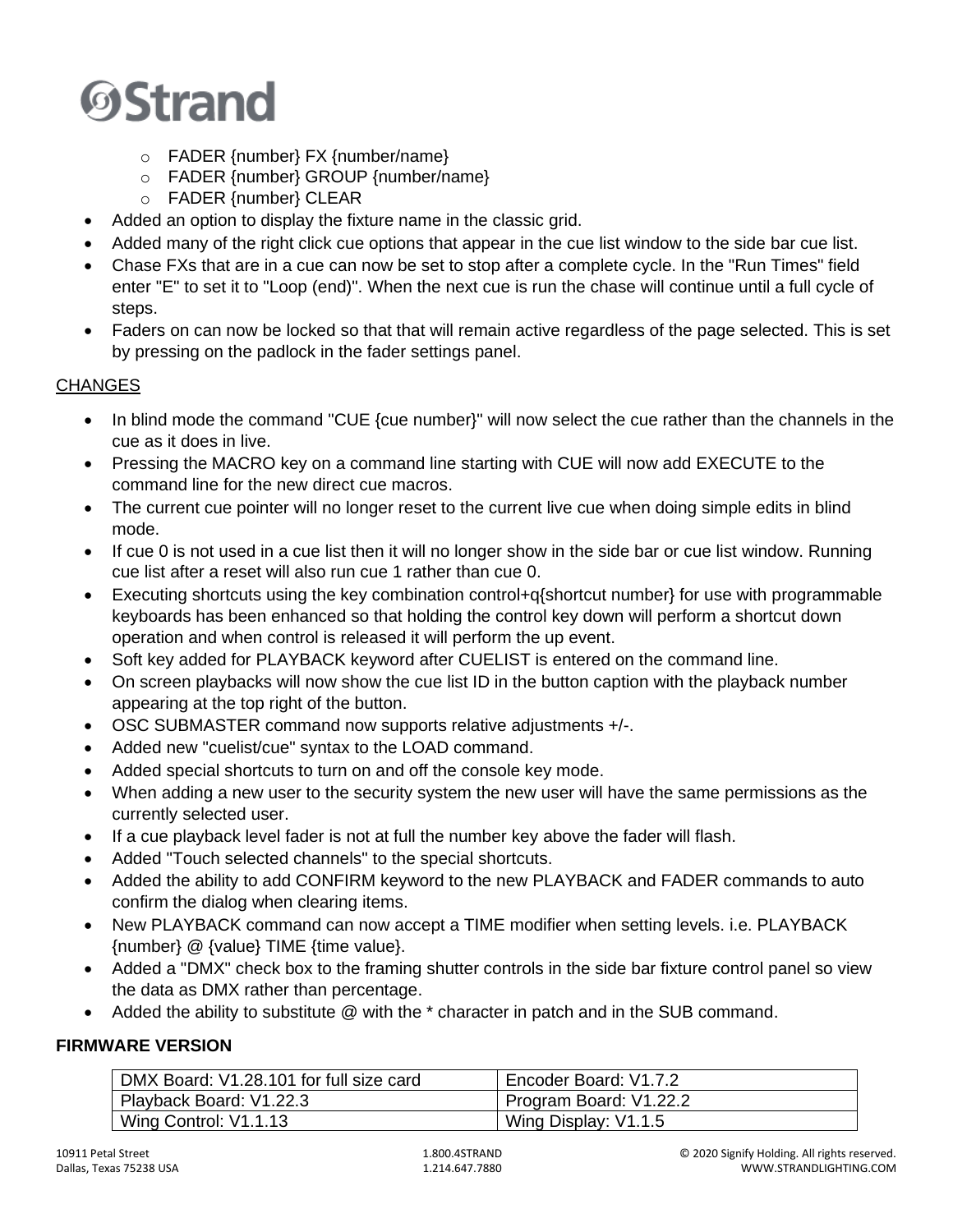

Rack Display: V1.1.0 DMX Mini Board: V1.31.105

*Note: The DMX card also contains the MIDI/SMPTE chip. The DMX Board firmware is V1.28.59 while the MIDI/SMPTE chip firmware is Vx.xx.102.*